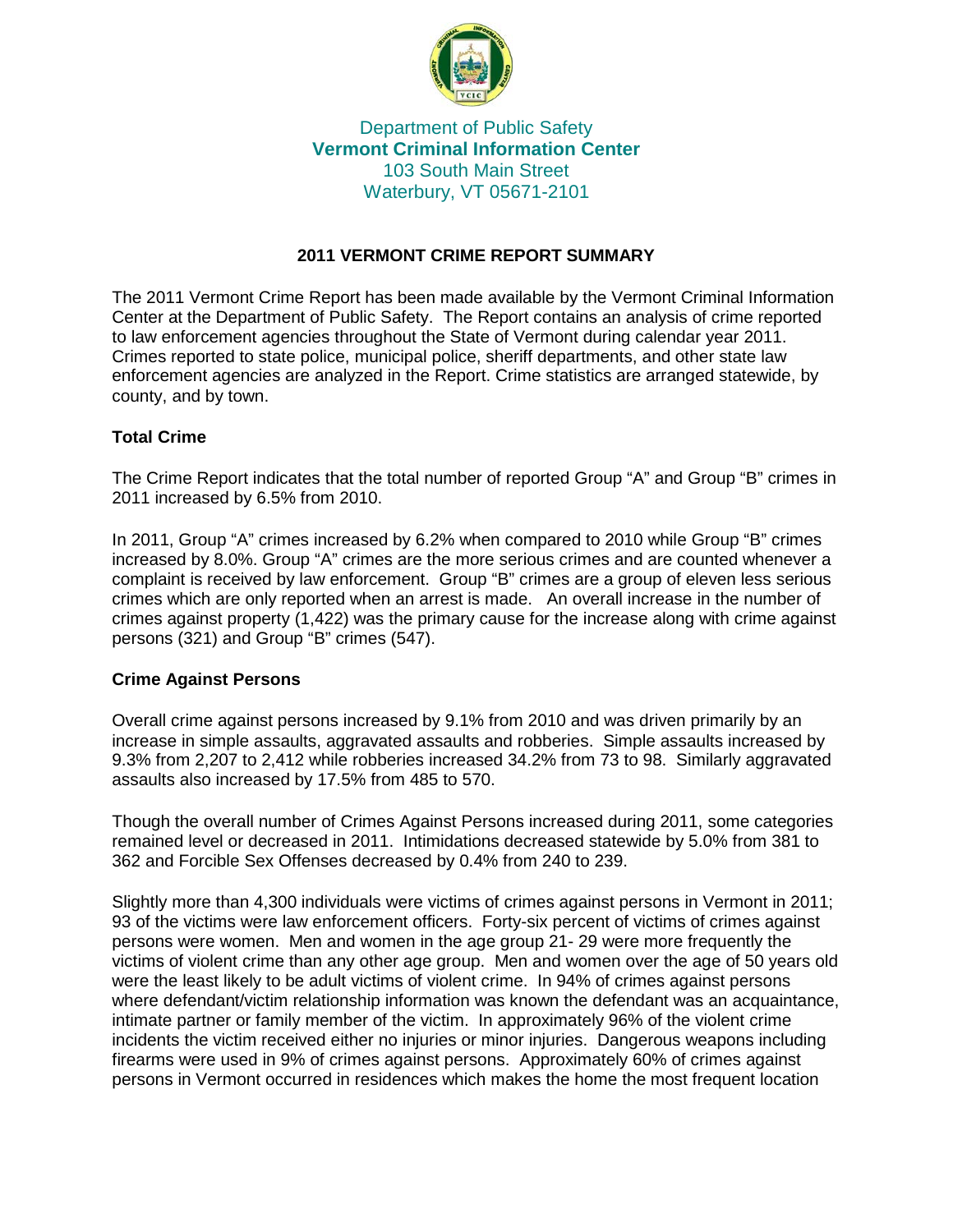for these types of incidents. Highways and roads are the second most frequent location for crimes against persons (15%).

Domestic Violence incidents involving intimate partners increased by approximately 14% with 1,068 incidents taking place during 2011 and 934 taking place in 2010. The vast majority of domestic violence crimes involve simple assaults (66.2%) and aggravated assaults (20.0%).

## **Property Crime**

Overall property crime in Vermont increased by 7.1% in 2011. The increase was fueled primarily by increases in burglary (up 17.7% from 2010) and larceny/theft offenses (up 5.3% from 2010). Other forms of property crime such as arson and counterfeiting/forgery increased slightly as well.

Residences were the targets in 71.6% of burglaries. In 50% of the cases no forced-entry was required by burglars to enter the target buildings. Additionally 49% of residential burglaries occurred between 8:00 A.M. and 4:00 P.M.

Much of the increase in thefts was fueled by increases in larceny-other (10.2%) and motor vehicle theft (24.2%). Other categories which saw increases from 2010 include pickpocketing (8.1%), stolen property (23.3%) and theft of motor vehicle parts (46.2%). However, shoplifting (- 2.5%) and purse snatching (-6.7%) decreased between 2010 and 2011. Discount and department stores were the most frequent targets for shoplifting incidents at 36.0%, followed by grocery stores at 27.6%, convenience stores at 14.1% and specialty stores at 11.3%. The most common monetary assessments of shoplifting incidents involved values of less than \$25 at 31.8% and values between \$25 - \$99 at 39.3%. The most commonly stolen item during 2011 was money at 14.9%. Other commonly stolen items included consumable goods (9.0%), purses/wallets (7.8%), vehicle parts and accessories (7.2%) and computer hardware and software (6.3%).

In Vermont the total property loss in 2011 due to criminal activity reported to law enforcement agencies statewide was almost \$22 million, up almost \$1 million from 2010. Theft accounts for the largest single monetary loss at over \$9 million followed by burglary at over \$6 million and destruction of property/vandalism at \$3.4 million.

## **Drug Crime**

Drug crime decreased 2.6% from 3,195 incidents in 2010 to 3,112 incidents in 2011.

In 2011, approximately 2,062 drug crime incidents involved marijuana (63.5%). Cocaine and crack cocaine cases accounted for 8.6% of reported drug crimes. Amphetamine and methamphetamine cases constituted less than 1% of drug cases.

Most drug related categories remained relatively unchanged from 2010 to 2011 with two notable exceptions. Heroin related arrests increased by 29.5% during 2011 by a count of 123 from 95 during 2010. The Other Drug categories (other narcotics, other depressants, other stimulants and other hallucinogens) showed an overall decrease of 20% over 2010 (541 to 433). Some examples of drugs that may be classified in the 'other' categories include (but are not limited to) Ecstasy and various prescription drugs such as Oxycodone and Valium. Incidents in other drug categories (including Morphine, Barbiturates and LSD) showed little change from 2010.